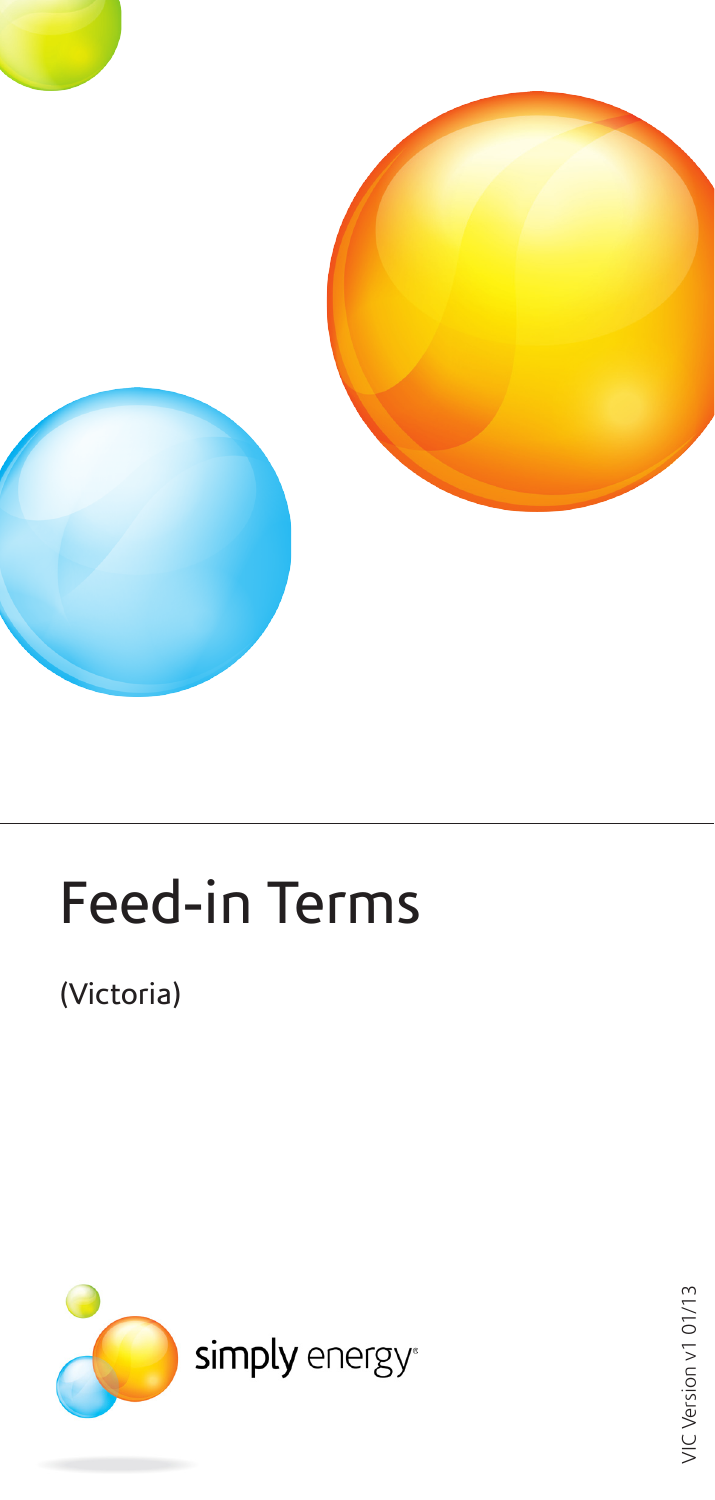# **Contents**

| 1               | Your Feed-in Electricity Contract                      | 3              |
|-----------------|--------------------------------------------------------|----------------|
| 2               | When The Contract Starts and When It<br><b>Expires</b> | 4              |
| 3               | Connecting The Generation Facility                     | 5              |
| 4               | Prices For Feed-in Electricity                         | 6              |
| 5               | <b>Credits and Payments</b>                            | $\overline{7}$ |
| 6               | Administration Fee and Other Charges                   | 9              |
| 7               | Your Obligations                                       | 9              |
| 8               | <b>RECS</b>                                            | 10             |
| 9               | Provision of Information                               | 10             |
| 10              | Interruptions                                          | 11             |
| 11              | Disconnection                                          | 12             |
| 12 <sup>2</sup> | Early Termination                                      | 12             |
| 13              | Complaints                                             | 13             |
| 14              | Liability                                              | 14             |
| 15              | <b>GST</b>                                             | 15             |
| 16 <sup>1</sup> | <b>Other Matters</b>                                   | 16             |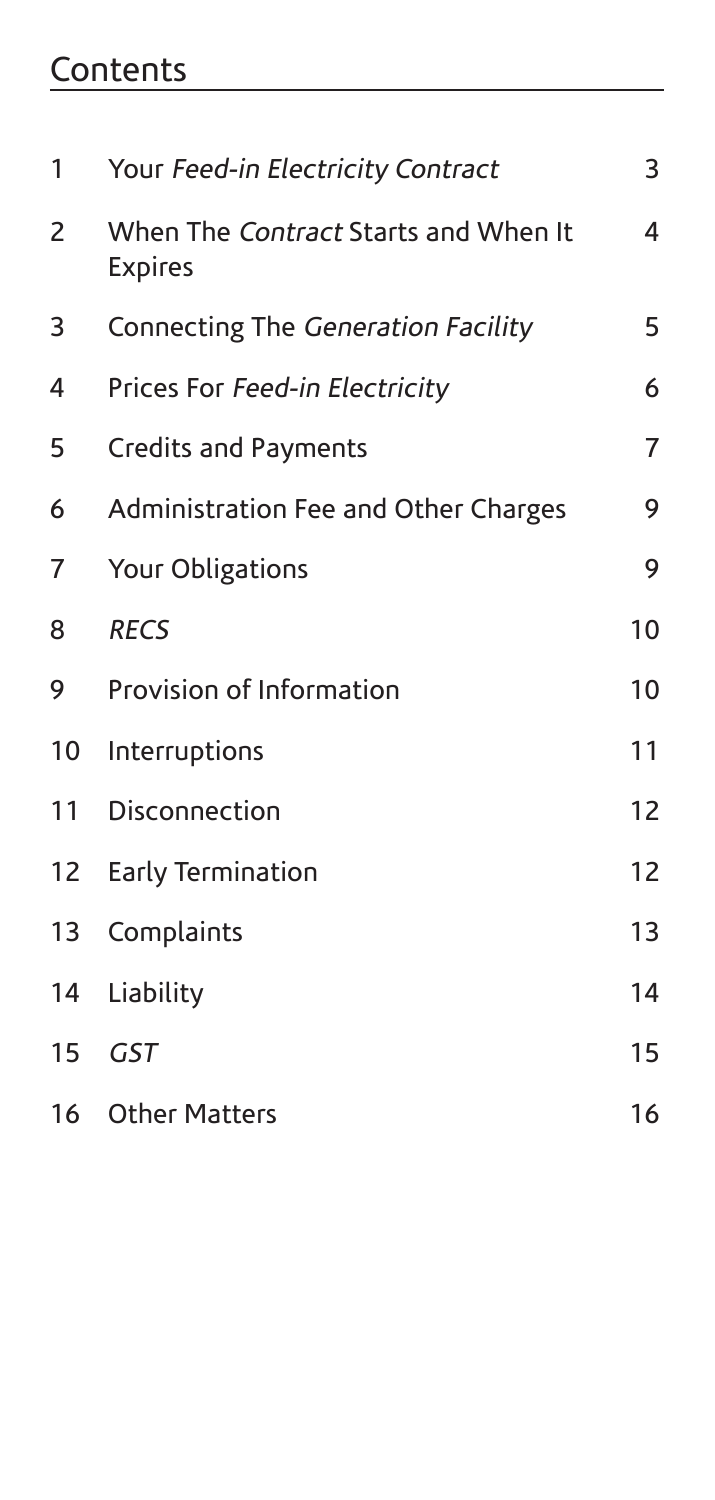#### *Feed-in electricity contract*

Your *feed-in electricity contract* consists of the *contract sheet* and these feed-in terms. There is no term and no early termination fee.

#### *Sale contract*

The *contract* has no legal force unless and until you have a contract with us for the sale of electricity to the *premises* under which we have started to sell you electricity (*sale contract*) and, if the *contract*  is a *premium solar feed-in* contract or a *TFiT solar feed-in contact*, the *sale contract* is one of our market offers generally available as at the date you enter into the *contract* with us.

#### *Premium solar feed-in contract and TFiT solar feed-in contract*

The *premium solar feed-in contract and TFiT solar feed-in contract* are not available to new applicants. Your *premises* must already be assigned by your distributor to the *premium feed-in scheme* or *TFiT solar feed-in scheme* at the time you apply to us.

#### *General renewable energy feed-in contract*

There are 2 different types of *general renewable energy feed-in contract* depending on when you entered into the *general renewable feed-in contract* with us.

If you entered into a *general renewable energy feed-in contract* with us before 1 January 2013, we pay an amount in \$ per kilowatt-hour exclusive of *GST* which is the same as the *energy charge(s)* exclusive of *GST* under the *sale contract*.

If you enter into a *general renewable energy feedin contract* with us on or after 1 January 2013, we pay \$0.08 per kilowatt-hour exclusive of *GST* for the period 1 January 2013 to 31 December 2013 (inclusive) and at the rate set for each subsequent year by the Essential Services Commission of Victoria until 31 December 2016.

If you entered into a *general renewable energy feed-in contract* with us before 1 January 2013, in accordance with our previously published feedin terms, these replacement feed-in terms apply under that *general renewable energy feed-in contract* in place of the previously published feedin terms with effect from when these replacement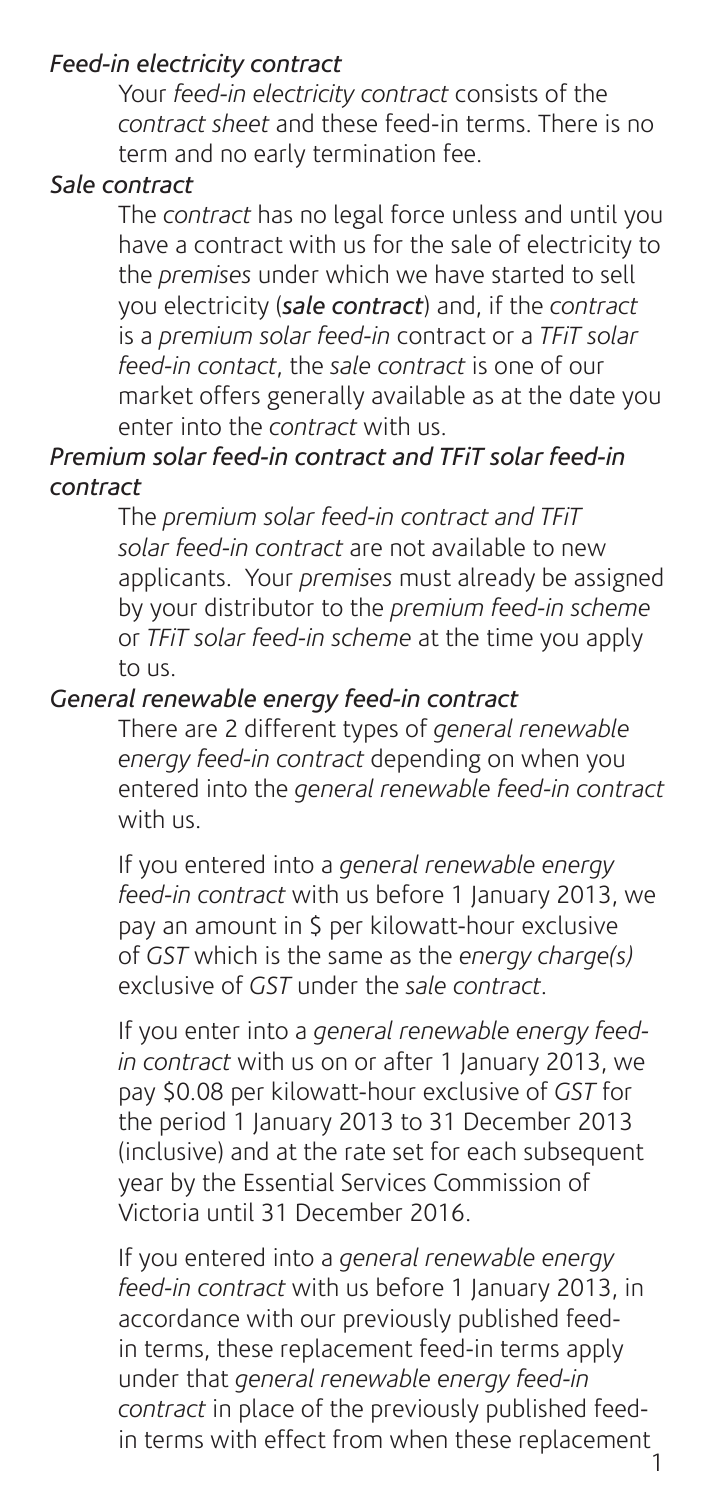feed-in terms take effect under the Act.

#### *Generation facility*

Another condition under the contract is that the *generation facility* must be either a *TFiT scheme generating facility, qualifying solar energy generation facility* or a *small renewable energy generation facility.*

A *qualifying solar energy generation facility* or a *TFiT scheme generating facility* is a photovoltaic generating facility that has an installed or nameplate generating capacity of 5 kilowatts or less that is (or will be) connected to a distribution system and:

- (i) is at a property that a person occupies as their principal place of residence; or
- (ii) at one or more properties—
	- (A) that the person occupies, otherwise than as a place of residence, by means of one qualifying solar energy generating facility at each of those properties; and
	- (B) at which the person's annual consumption rate of electricity is 100 megawatt hours or less for the relevant *supply point.*

A *small renewable energy generation facility* is a wind energy, solar energy, hydro or biomass energy generation facility (or any other a facility or class of facility that is specified by law or regulation as a *small renewable energy generation facility*) that is (or will be) connected to a distribution system, has an installed or name-plate generating capacity of less than 100 kilowatts and is not a *qualifying solar energy generation facility* or a *TFiT scheme generating facility*.

#### *Prices, charges and GST*

Depending on when you entered into the *contract* and whether the *generation facility* is a *TFiT scheme generating facility, qualifying solar energy generation facility* or a *small renewable energy generation facility*, the *contract* will be either a:

- (i) *TFiT solar feed-in contract* under which we pay \$0.25 per kilowatt-hour exclusive of *GST;*
- (ii) *premium solar feed-in contract* under which we pay \$0.60 per kilowatt-hour exclusive of *GST;*
- *(iii) general renewable energy feed-in contract* entered into with us before 1 January 2013 under which we pay an amount in \$ per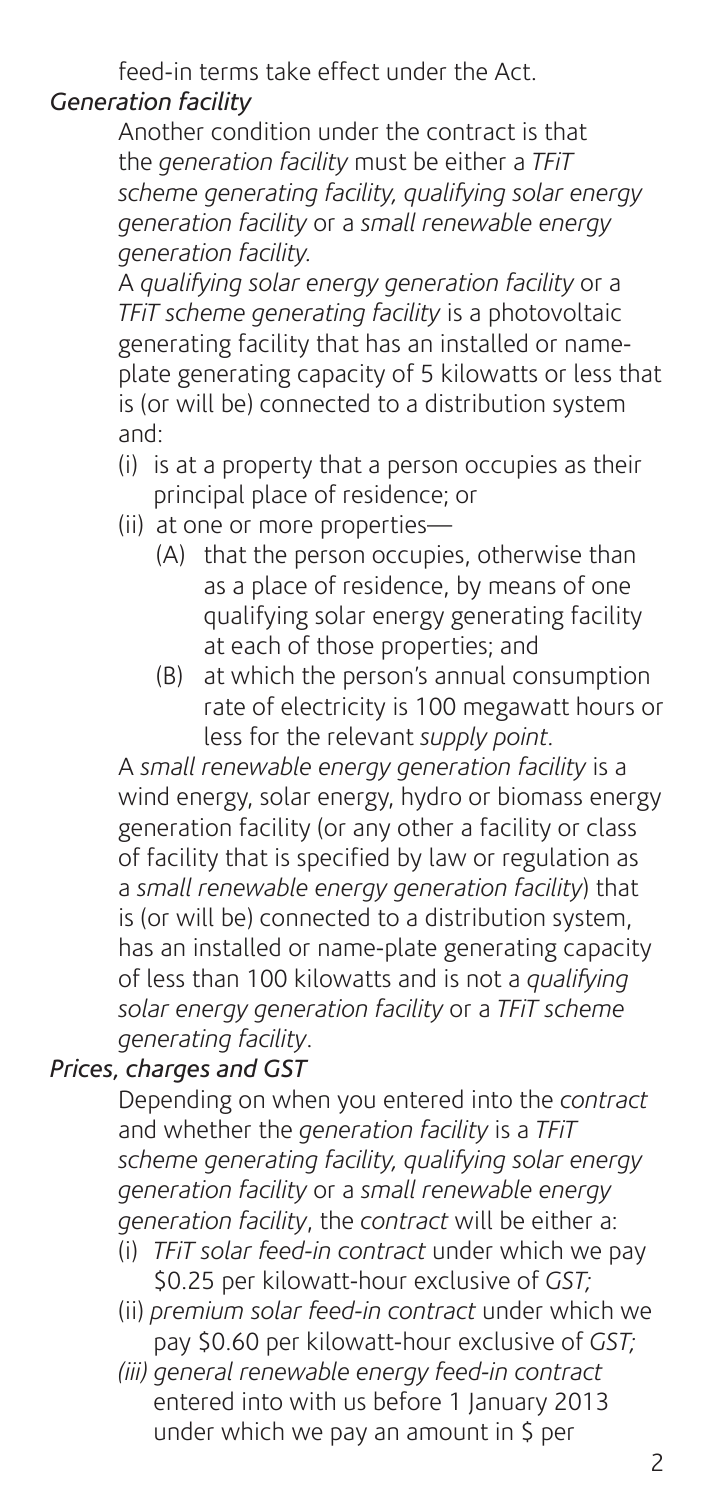kilowatt-hour exclusive of *GST* which is the same as the *energy charge(s)* exclusive of *GST* under the *sale contract*; or

 (iv) *general renewable energy feed-in contract*  entered into with us on or after 1 January 2013 under which we pay \$0.08 per kilowatt-hour exclusive of *GST* for the period 1 January 2013 to 31 December 2013 (inclusive) and at the rate set for each subsequent year by the Essential Services Commission of Victoria until 31 December 2016.

# 1. YOUR *FEED-IN ELECTRICITY CONTRACT*

#### 1.1 The scope of the *contract*

These feed-in terms form part of a contract you have entered into with us for the purchase by us of your *feed-in electricity.* The other part of the *contract* is the *contract sheet*.

1.2 Sale and purchase of your *feed-in electricity* You agree to sell to us and we agree to purchase from you your *feed-in electricity*.

#### 1.3 Conditions

The *contract* has no legal force unless and until:

- a. you have a contract with us for the sale of electricity to the *premises* (*sale contract*) under which we have started to sell you electricity;
- b. you are the owner and operator of the *generation facility* identified in the *contract sheet or*, if you rent your *premises*, you have provided contact details for the owner of the *premises* or the owner's agent;
- c. if the contract is a *TFiT solar feed-in contract*:
	- 1. you are a *TFiT scheme customer* in respect of the *generation facility* and the *premises*;
	- 2. the *generation facility* is a *TFiT scheme generating facility*;
	- 3. the *sale contract* is one of our market offers generally available as at the date you enter into the *contract* with us; and
	- 4. an interval meter is installed to record your *feed-in electricity*; and
- d. if the *contract* is a *premium solar feed-in contract*:
	- 1. you are a *qualifying customer* in respect of the *generation facility* and the *premises*;
	- 2. the *generation facility* is a *qualifying solar energy generating facility*;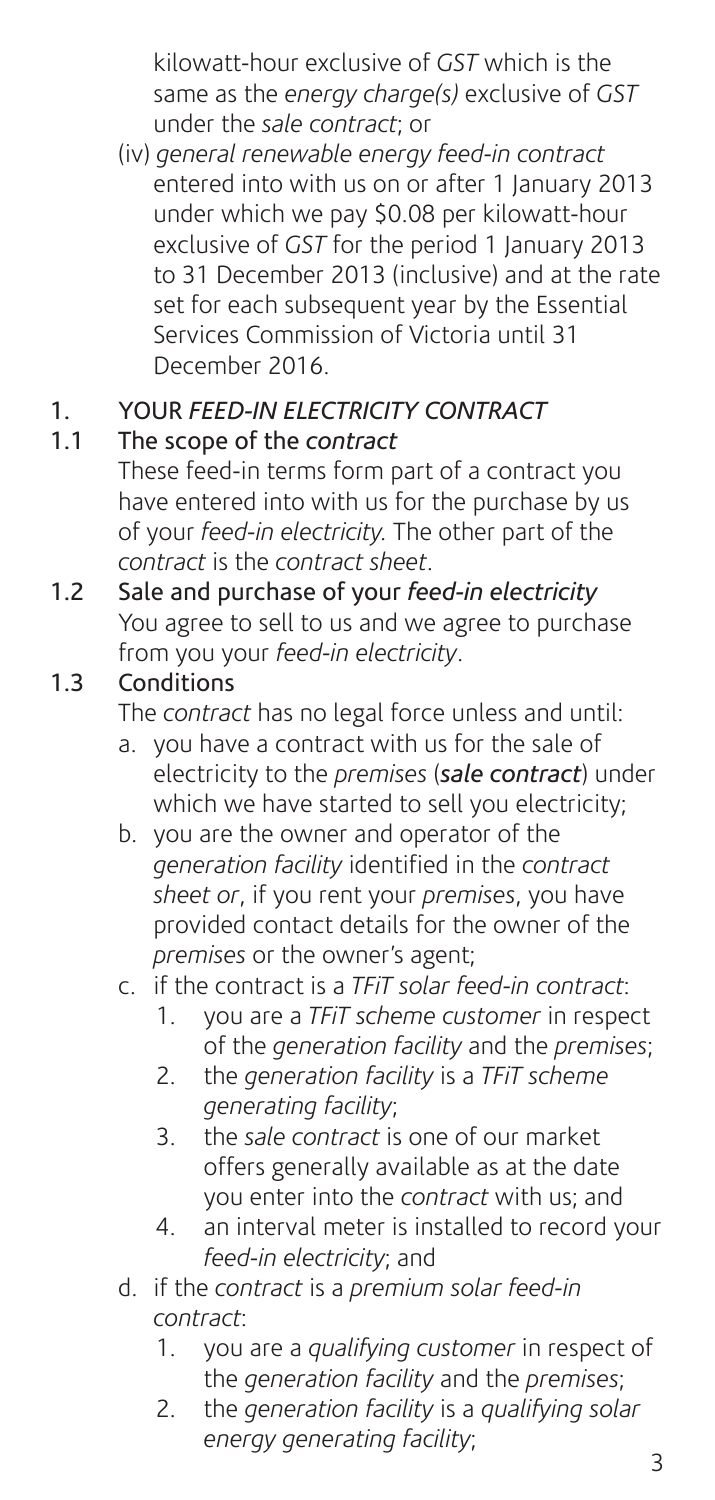- 3. the *sale contract* is one of our market offers generally available as at the date you enter into the *contract* with us; and
- 4. an interval meter is installed to record your *feed-in electricity*; and
- e. if the *contract* is a *general renewable energy feed-in contract*:
	- 1. you are a *relevant generator* in respect of the *generation facility*;
	- 2. the *generation facility* is a *small renewable energy generation facility*; and
- f. you have indicated in the *contract sheet* that your consent to entering into the *contract* is explicit and informed.

# 1.4 Multiple *premises*

If we have agreed to purchase *TFiT scheme electricity* or *qualifying solar energy generation electricity* from you at more than one *premises* at which there is a *TFiT scheme generating facility* or a *qualifying solar energy generation facility*, then we actually have a separate *contract* for each *premises*.

#### 1.5 Understanding these feed-in terms

Words appearing in these feed-in terms *like this* have a special meaning and are defined either in the *Act* or in paragraph 16.6. Paragraph 16.7 includes some further rules for interpreting these feed-in terms.

#### 2. WHEN THE *CONTRACT* STARTS AND WHEN IT EXPIRES

#### 2.1 When the *contract* starts

The *contract* starts when you accept our offer to purchase your *feed-in electricity*, whether you do this by signing and returning the *contract sheet*  to us before the offer expiry date or by verbally accepting our offer or accepting online, and each of the conditions set out in paragraph 1.3 is met.

- 2.2 When we start purchasing your *feed-in electricity* Although the *contract* may have started, we do not start purchasing your *feed-in electricity* unless and until:
	- a. the *generation facility* is connected to the *network*;
	- b. you have installed or procured the installation of a meter capable of recording your *feed-in*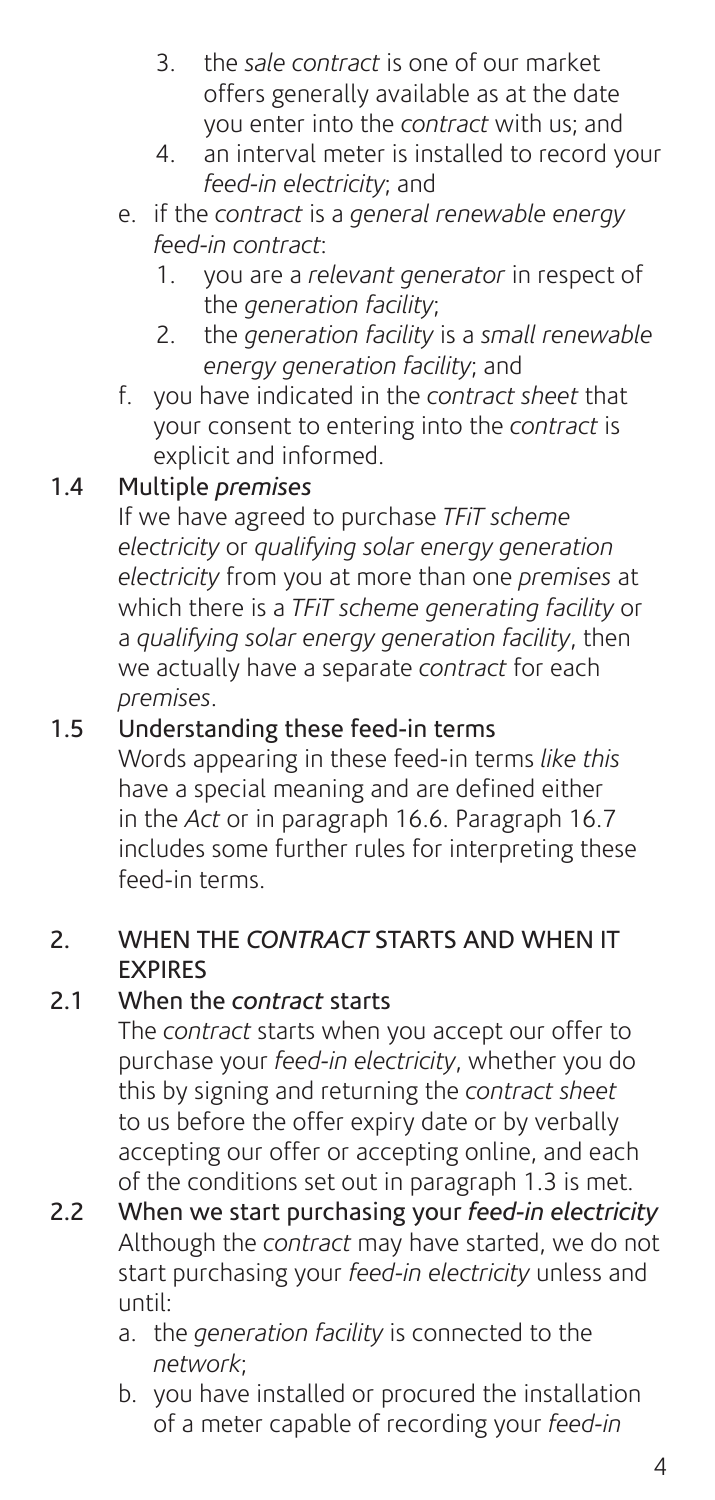*electricity* and the meter is effectively allocated by the *market and system operator* to us; and

 c. we are otherwise reasonably satisfied with the connection and metering arrangements.

#### 2.3 When the *contract* expires

- a. Unless it is terminated earlier under paragraph 12, the *contract* will continue from when we start purchasing your *feed-in electricity* for the term stated in the *contract sheet* (or, if no term is stated, until midnight 31 October 2024 in respect of a *premium solar feed-in contract* and 31 December 2016 in respect of a *TFiT solar feed-in contract*, a *general renewable energy feed-in contract* entered into with us before 1 January 2013 and a *general renewable energy feed-in contract* entered into with us on or after 1 January 2013).
- b. We will send you a notice before the term expires advising you of your options. In that notice we may offer to extend the term of the *contract* together with *contract* variations. If you do not enter into another contract for your *feed-in electricity* before the term of the *contract* expires, you will be taken to have accepted the offer and the *contract* will be varied accordingly.
- c. If the term of the *contract* expires without any such extension, then the *contract* will expire on midnight 31 October 2024 in respect of a *premium solar feed-in contract* and midnight 31 December 2016 in respect of a *TFiT solar feed-in contract*, a *general renewable energy feed-in contract* entered into with us before 1 January 2013 and a *general renewable energy feed-in contract* entered into with us on or after 1 January 2013.

#### 3. CONNECTING THE *GENERATION FACILITY*

# 3.1 Connection

The *generation facility* must be connected to the *network*.

# 3.2 Requesting connection

On request, we will make a request to your distributor to connect the *generation facility* to the *network* and, if this has not already been arranged, we will use our best endeavours to facilitate your agreement with the distributor for the connection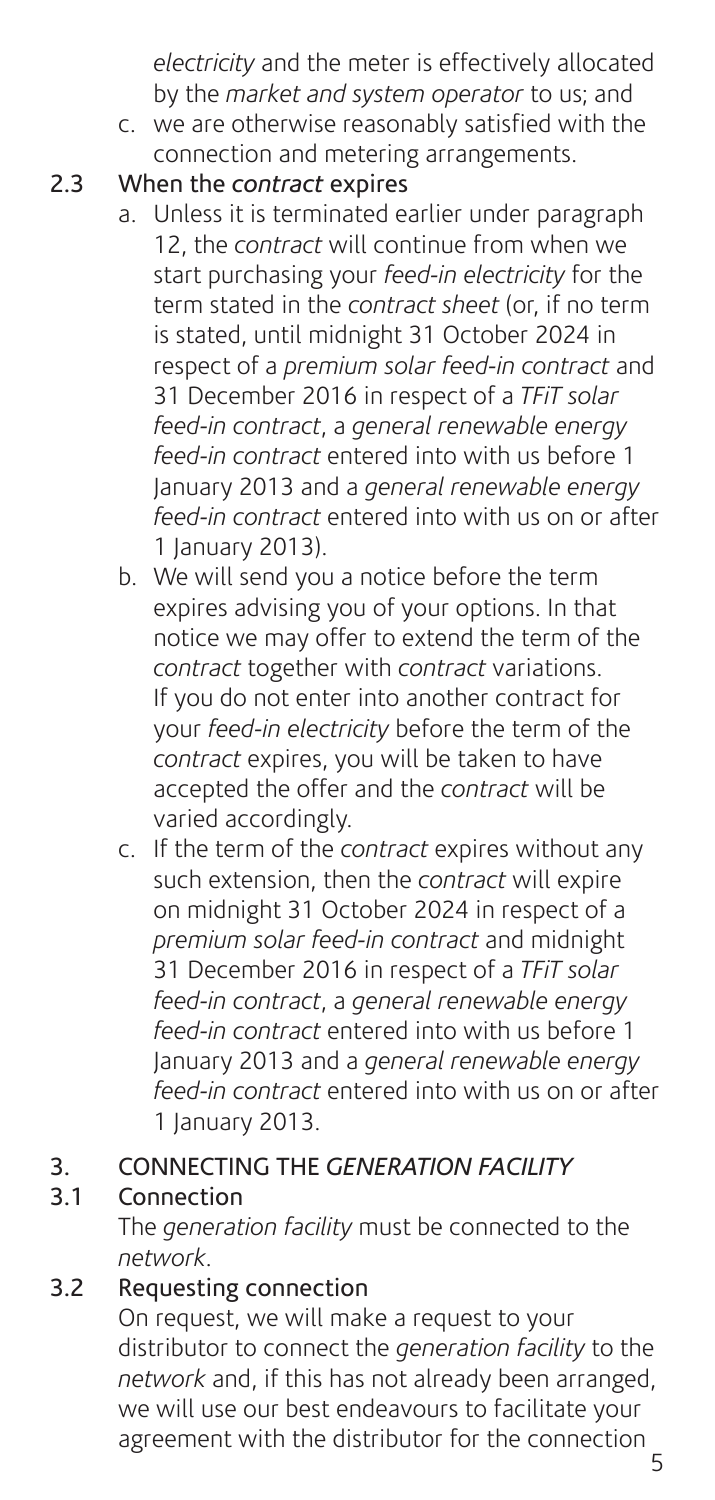of the *generation facility* to the *network* and for the reassignment of your network tariff. We will make the request for connection as soon as practicable and in any event within one *business day* of you providing us with the following information (some of which we may already have):

- a. acceptable identification;
- b. your contact details:
- c. if you rent your *premises*, contact details for the owner of the *premises* or the owner's agent;
- d. any documents required under the Electricity Safety Act 1998 (Vic);
- e. any other documents reasonably required either by us or your distributor.
- 3.3 Connection and metering installation charges Any connection and metering installation charges the distributor imposes on us will be directly passed through to you at cost and you must reimburse us for those charges.

#### 4. PRICES FOR *FEED-IN ELECTRICITY*

#### 4.1 Price for *TFiT scheme electricity*

If the contract is a *TFiT solar feed-in contract* then, for each kilowatt-hour of *TFiT scheme electricity* we purchase from you during your *TFiT scheme period*, we will pay you \$0.25 exclusive of *GST*.

#### 4.2 Price for *qualifying solar energy generation electricity*

If the *contract* is a *premium solar feed-in contract* then, for each kilowatt-hour of *qualifying solar energy generation electricity* we purchase from you during your *premium solar feed-in tariff period*, we will pay you \$0.60 exclusive of *GST*.

- 4.3 Price for *small renewable energy generation electricity* entered into before 1 January 2013
	- a. If the *contract* is a *general renewable energy feed-in contract* entered into with us before 1 January 2013 then;
		- 1. for each kilowatt-hour of *small renewable energy generation electricity* we purchase from you, we will pay you an amount exclusive of *GST* being the same as the *energy charge(s)* exclusive of *GST* that would be payable to us by you under the *sale contract* for one kilowatt-hour of electricity supplied to you at the same time; and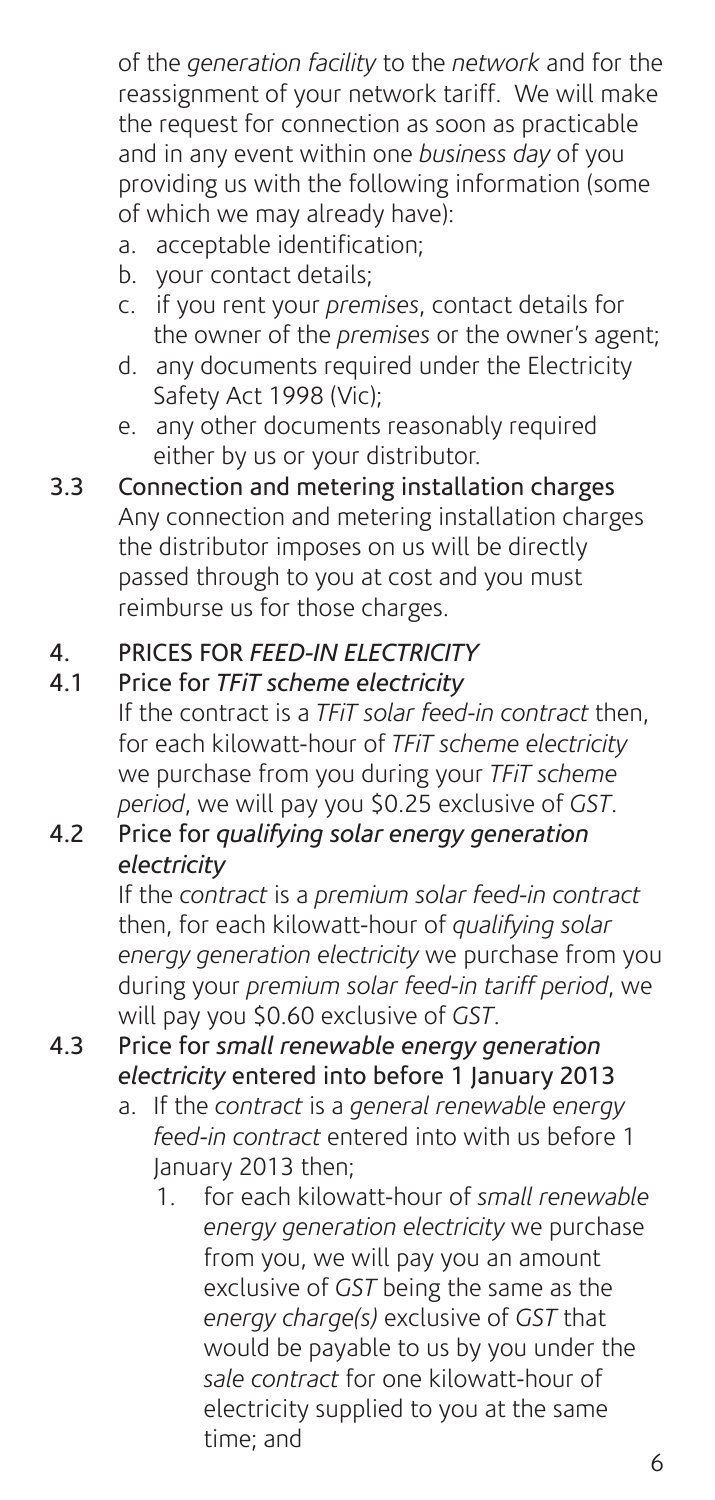- 2. on request we will provide details of any variation to *energy charges*. We will provide this information as soon as practicable and in any event no later than your next *electricity bill*.
- 4.4 Price for *small renewable energy generation electricity under a general renewable energy feed-in contract* entered into on or after 1 January 2013
	- a. If the *contract* is a *general renewable energy feed-in contract* entered into with us on or after 1 January 2013 then:
		- 1. for each kilowatt-hour of *small renewable energy generation electricity* we purchase from you during your *general feed-in tariff period*, we will pay you \$0.08 per kilowatt-hour exclusive of GST for the period 1 January 2013 to 31 December 2013 (inclusive) and at the rate set for each subsequent year by the Essential Services Commission of Victoria until 31 December 2016; and
		- 2. on request we will provide details of any variation to *energy charges*. We will provide this information as soon as practicable and in any event no later than your next *electricity bill.*

# 5. CREDITS AND PAYMENTS<br>5.1 Credits

# 5.1 Credits

We will credit amounts we owe you under paragraph 4 for your *feed-in electricity* against your *electricity bills* as follows:

- a. we will credit an amount that arises during a period in which we sell electricity to you against the *charges* in the *electricity bill* that relates to that period;
- b. if, in a period we sell electricity to you, the amount that arises during that period exceeds the *charges* in the *electricity bill* for that period, we will credit the excess amount against the *charges* in the *electricity bill* that relates to the next period we sell electricity to you and, if and to the extent necessary, carry that excess amount forward until it may be credited against the *charges* in a subsequent *electricity bill*.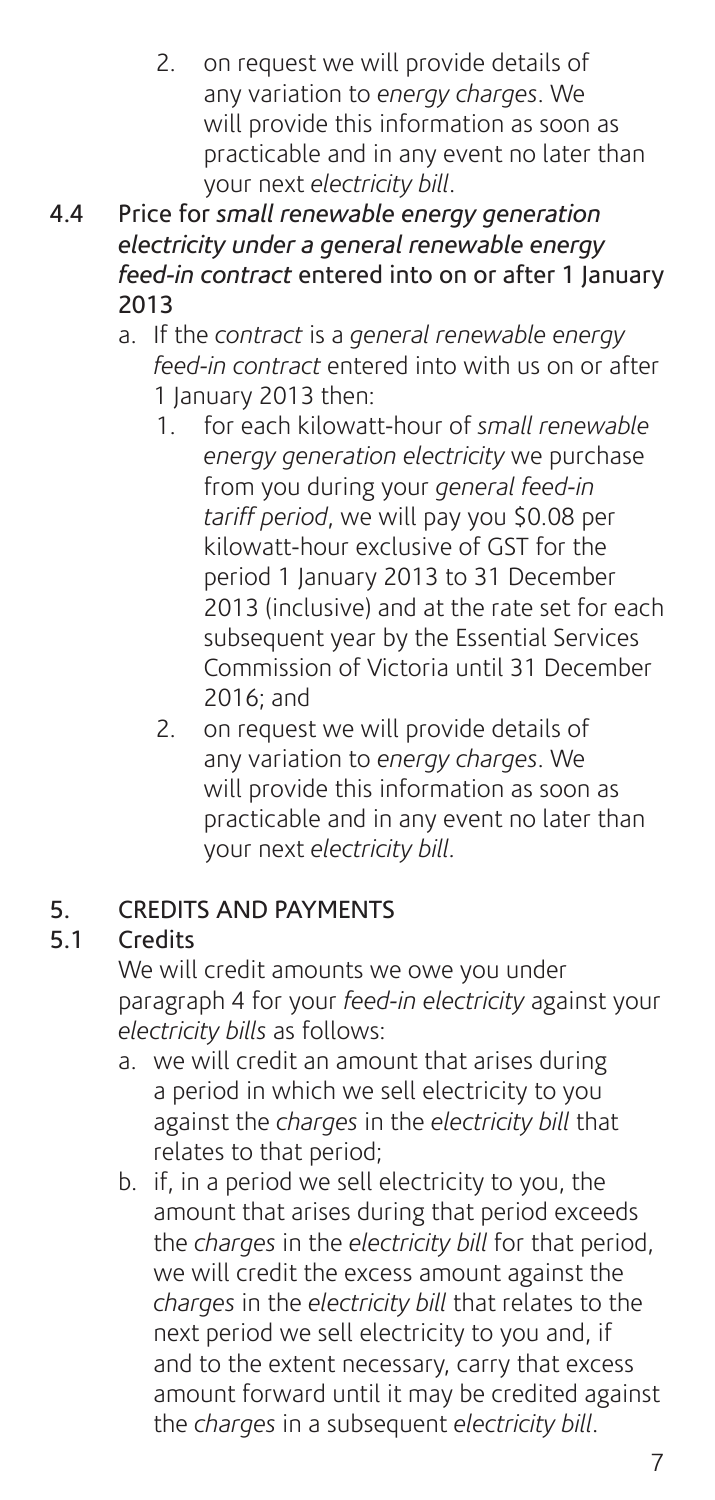# 5.2 Payments

On request we will pay you any excess amount or carried forward excess amounts. We will likewise pay you any excess amount or carried forward excess amounts when the *contract* expires or is terminated unless at that time we are able to credit the excess amount or carried forward excess amounts against amounts you owe under the *sale contract* or another contract with us for the sale of electricity to the *premises* or another premises.

#### 5.3 No bills

In view of how credits are to be applied and payments made under paragraphs 5.1 and 5.2 but subject to paragraph 15.3, neither you nor we are to prepare any bills for the *feed-in electricity* we purchase from you.

# 5.4 Credits based on meter readings

- a. As a general rule we will base your credits on readings of your meter.
- b. However we may base a credit on a *lawful* estimate of the *feed-in electricity* we have purchased if you did not make your meter accessible or access was not possible for reasons outside our control. If we do this and we subsequently obtain a meter reading or more reliable data, we will adjust your next credit as appropriate.
- c. In any event we will use our best endeavours to ensure your meter is read at least once in any 12 month period.
- d. If you ask us to replace an estimated credit with one based on a meter reading, we will do so and, if the credit was based on an estimate because an attempt to read your meter was unsuccessful due to an act or omission on your part, may impose a fair and reasonable charge on you.

#### 5.5 You can ask for a review

If you ask us to review the amount of credit we will do so. If the review shows the credit is correct, you must allow the credit or request a meter test which you must pay for if the test shows the meter is compliant. Should the review uncover an error, we will adjust the credit.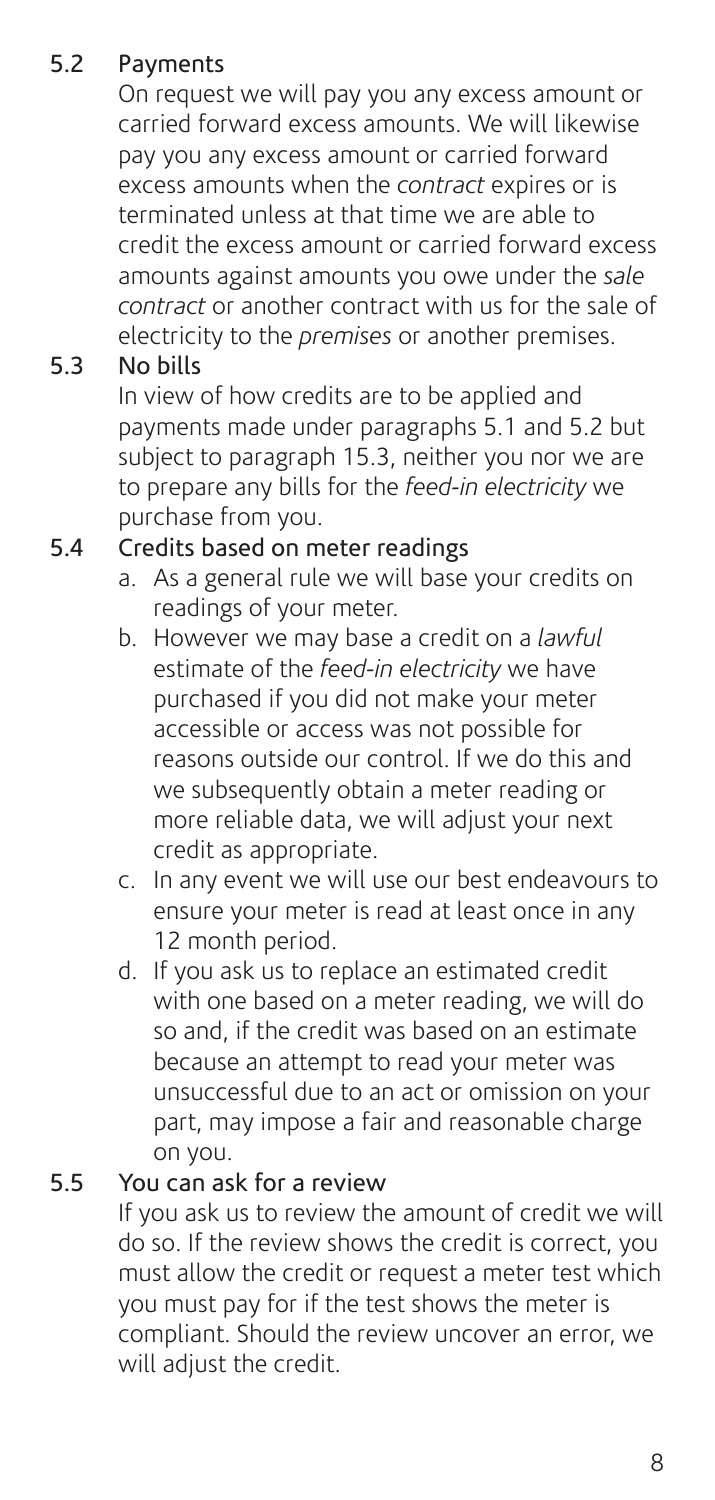# 5.6 Adjustments

- a. If we have under-credited you (or not credited you at all), we will credit the under-credited amount on the same basis we are required to repay overcharged amounts under the *sale contract.*
- b. If we have over-credited you, we may recover from you what has been over-credited on the same basis we may recover undercharged amounts under the *sale contract* except that we will deduct the over-credited amount from credits included in your *electricity bills*.

# 6. ADMINISTRATION FEE AND OTHER CHARGES

# 6.1 Administration fee

You must pay us any administration fee set out in the *contract sheet.*

# 6.2 Changes in law

We may charge you amounts that are reasonable having regard to increases in costs we incur in purchasing your *feed-in electricity* resulting from any change in *law* or change in the manner in which a regulator or other government agency officially interprets or applies the *law.*

# 6.3 Deductions

We will deduct the amount of any administration fee or other amounts we are entitled to charge you under the *contract* from the amount of credits included in your *electricity bills.*

#### 7. YOUR OBLIGATIONS

#### 7.1 The *generation facility*

In installing the *generation facility*, connecting it to the *network* and supplying *feed-in electricity,* you must comply with the *law*.

#### 7.2 Meters

You must:

- a. pay for a meter capable of your recording your *feed-in electricity* and pay for the installation and maintenance of that meter;
- b. protect and not interfere with or damage the meter or *supply point* and promptly notify us of any problems with them;
- c. give the *meter readers*, our personnel and your distributor, any of whom will be carrying official identification and will show it to you if you ask, safe, convenient and unhindered access at all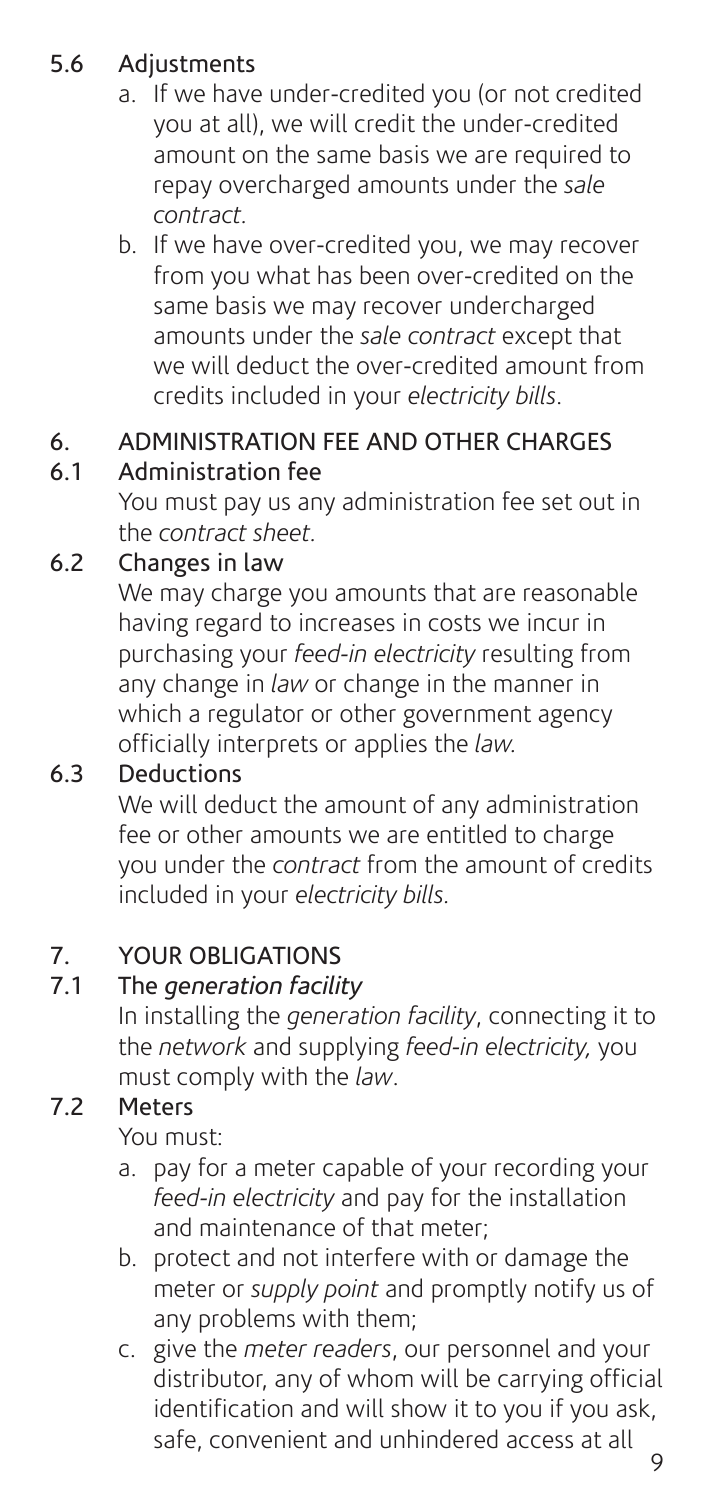reasonable times to the meter and the *supply point* for any reasonable purpose required;

- d. comply with directions from us or your distributor about the meter or the *supply point*;
- e. pay for additional or replacement meters if yours needs change.

# 7.3 Safety and emergencies

You must at all times:

- a. maintain the *generation facility* in a safe condition;
- b. allow only accredited electricians to perform any work on the *generation facility*;
- c. keep all vegetation, structures and vehicles at your *premises* clear of the *generation facility*;
- d. advise us or your distributor of any matter that may threaten any person's health or safety or the integrity of the network as soon as you become aware of such matters; and
- e. comply with directions from us or your distributor in an emergency in accordance with the law.

# 8. *RECS*

Unless otherwise agreed with us in writing, your *contract* does not assign to us any rights to create or other interests in *RECs* generated by your *generation facility*.

#### 9. PROVISION OF INFORMATION

# 9.1 Information we need

At least 14 *business days* prior to a relevant change, you must notify us if:

- a. the *generation facility* will cease to be:
	- 1. a *TFiT generating facility*, if the *contract* is a *TFiT solar feed-in contract*; or
	- 2. a *qualifying solar energy generating facility*, if the *contract* is a *premium solar feed-in contract*; or
	- 3. a *small renewable energy generation electricity facility,* if the *contract* is a *general renewable energy feed-in contract*;
- b. your contact details change; or
- c. there will be a change to the generating capacity of the generating facility regardless of whether the proposed change has the effect of bringing the total capacity to an amount greater than 5 kilowatts.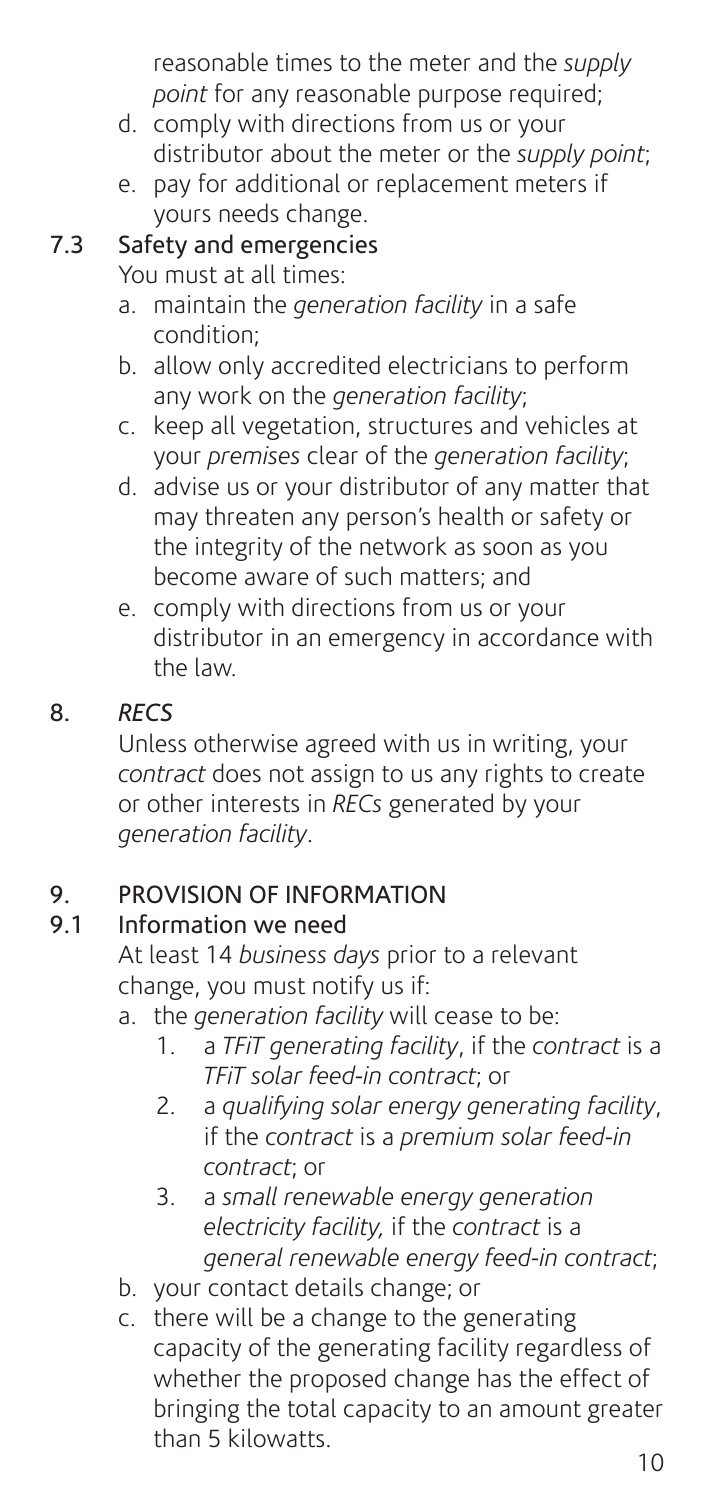# 9.2 Information we will give you

- a. On request, we will provide you with information about offers we may make for *feed-in electricity*. We will provide this information within 10 *business days* of your request and, if you want, in writing.
- b. We will also provide you with historical data on the *generation facility* and your f*eed-in electricity*. We will provide this data on the same basis as we are required to provide historical information on electricity we have sold you under the *sale contract*.
- c. We will retain historical data on the *generation facility* and your *feed-in electricity* for at least two years, even if your *feed-in electricity contract* and your *sale contract* with us may have terminated.

#### 10. INTERRUPTIONS

#### 10.1 Interruptions may occur

You agree that the supply of *feed-in electricity* to the *network* may be interrupted in certain circumstances and that, in those circumstances, you will comply with directions from us or your distributor. The relevant circumstances are when a supply interruption:

- a. is allowed or required under the *law*;
- b. occurs for reasons beyond our control;
- c. occurs because of steps taken by your distributor or the *market and system operator*;
- d. is required to allow repairs, testing, maintenance or other works; or
- e. is necessary due to an emergency or for reasons of public health or safety or the protection of any person or property.

#### 10.2 Keeping one another informed about interruptions

- a. Where reasonably possible and in accordance with the *law*, we or your distributor will give you prior notice of interruptions (though not necessarily in writing).
- b. If you inform us the supply of *feed-in electricity* to the *network* has been interrupted and you want us to notify your distributor, we will do so as soon as practicable.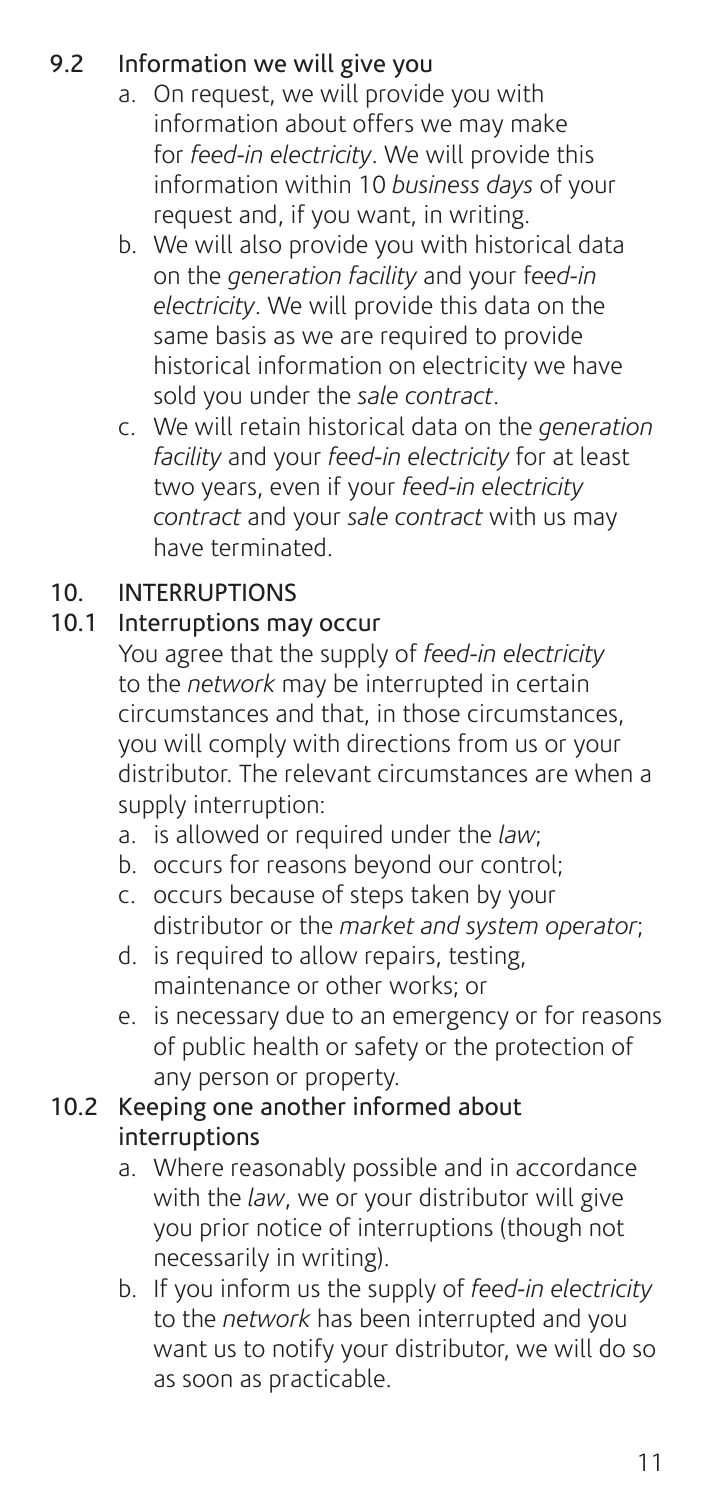### 11. DISCONNECTION

We may disconnect (or arrange for your distributor to disconnect) the *generation facility* if we are entitled to disconnect the *premises* under the *sale contract*. You must co-operate with and assist us (or your distributor) in respect of any disconnection.

# 12. EARLY TERMINATION<br>12.1 Automatic early term

#### Automatic early termination

The *contract* terminates immediately if:

- a. we start purchasing your *feed-in electricity* under a new contract;
- b. you start selling your *feed-in electricity* to another electricity retailer;
- c. you move out of your *premises*;
- d. your *premises* is disconnected under the *sale contract* and you have no right to be reconnected; or
- e. any of the conditions set out in paragraph 1.3 is no longer met.

#### 12.2 By us

We may terminate the *contract* early by giving you notice if:

- a. you breach an obligation under the *contract* (other than a *force majeure breach*) and fail to remedy the breach within 10 *business days* of receiving a notice from us to do so, in which case the contract terminates with effect from the expiry of that 10 *business day* period; or
- b. if the *contract* is a *TFiT solar feed-in contract* or a *premium solar feed-in contract* and you are a small business or community organisation, your annual consumption rate of electricity for the relevant *supply point* at the *premises* exceeds 100 megawatt-hours; or
- c. the generating capacity of the *generating facility* is increased after the *declared scheme capacity day* in respect of a *premium solar feed-in contract* or the *TFiT scheme end day* in respect of a *TFiT solar feed-in contract*.

In relation to a *force majeure breach*, the breach is to be dealt with on the basis specified in clause 18 of the Victorian Energy Retail Code or the relevant clause in any amended version of the Victorian Energy Retail Code, provided that any reference to energy contract in clause 18 of the Energy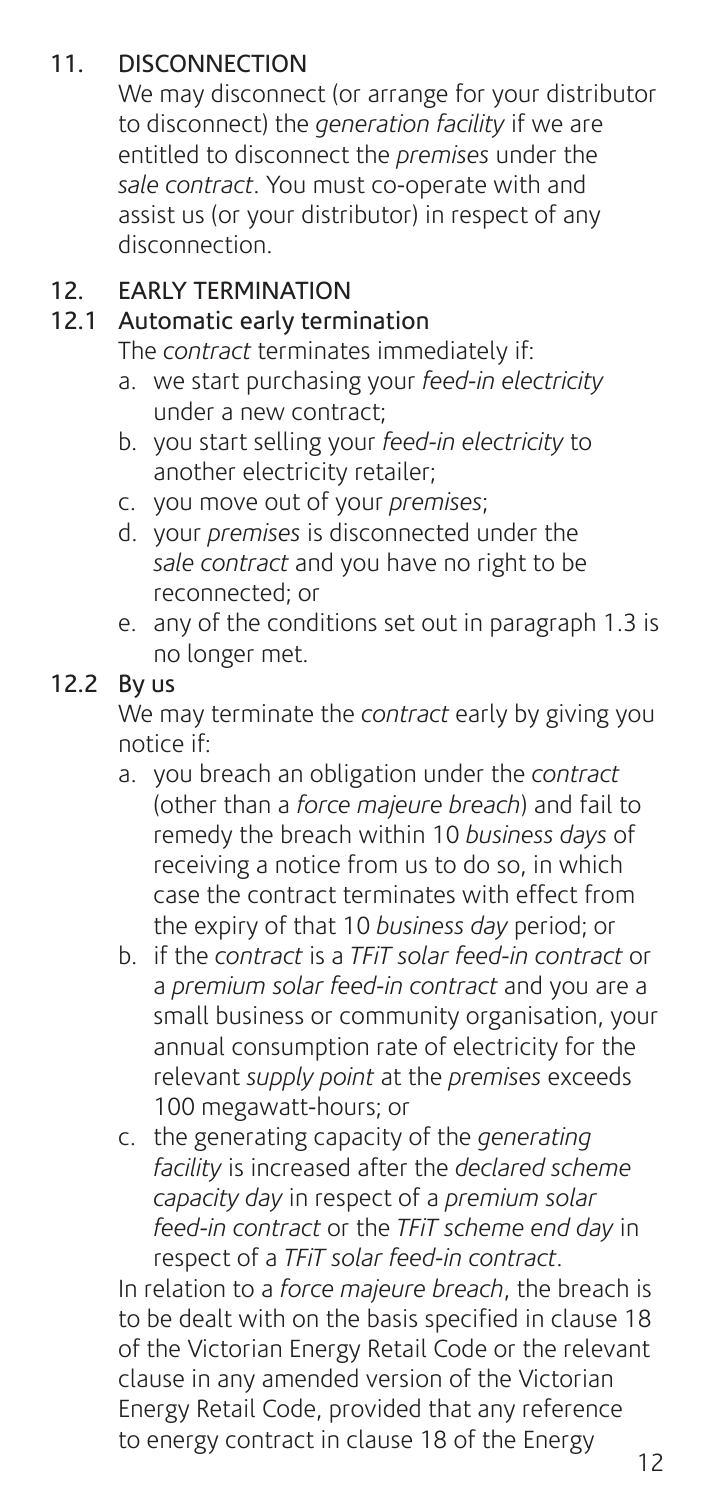Retail Code or relevant clause will be taken to be a reference to this *contract*.

#### 12.3 By you

You may terminate the *contract* early by letting us know in writing. The *contract* will terminate with effect from when we receive your notice.

#### 12.4 Early termination fee

If the *contract* is terminated early under paragraph 12.1 (other than 12.1(a)) or under paragraph 12.2 or 12.3, then you must pay us any early termination fee set out in the *contract sheet*. The amount of any such fee will be a fair and reasonable pre-estimate of the damage we will incur as a result of early termination of the *contract*, having regard to related costs we are likely to incur.

# 12.5 Effect of early termination

Early termination of the *contract* does not affect any rights arising before or on termination.

#### 13. COMPLAINTS

# 13.1 How you can raise complaints

You may raise a complaint with us in writing or orally. In doing so you must give us the reasons why you are complaining.

#### 13.2 Our response

We will respond to your complaint in accordance with the *law*, relevant benchmarks and best practice generally.

#### 13.3 Escalation of a complaint

If you are not satisfied with our response, you can ask for your complaint to be raised to a higher level in our organisation.

#### 13.4 Referring a complaint to the *Ombudsman*

You may also refer any complaint to the *Ombudsman* whose services are available to you without cost. However, you can only use the *Ombudsman* if you have first made your complaint to us and, having escalated the complaint, remain unsatisfied. You must also have raised the complaint with us within 1 year of becoming aware of the event giving rise to the complaint. You may accept or not accept the *Ombudsman*'s decision, but if you accept it, the *Ombudsman*'s decision will be final and binding.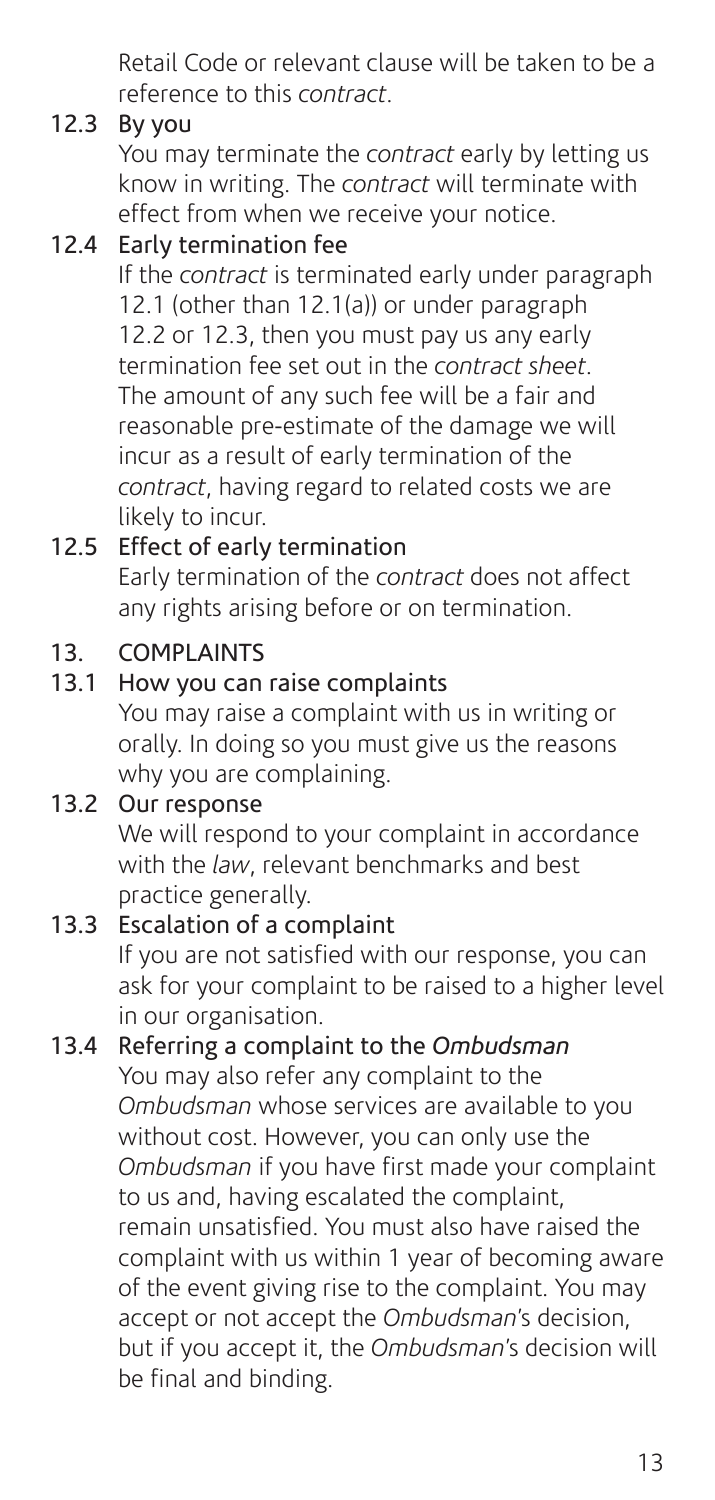# 14. LIABILITY<br>14.1 Title

#### **Title**

Title to your *feed-in electricity* passes to us at the *supply point.*

# 14.2 The distributor is your supplier

You agree and acknowledge that:

- a. it is your distributor, not us, who connects or connected the *generation facility* to the *network* and who will maintain that connection;
- b. your distributor is responsible for taking the supply of your *feed-in electricity* into the *network*;
- c. the supply of *feed-in electricity* to the *network* may be interrupted; and
- d. we are not liable to you (under contract, tort (including negligence) or on any other basis) in respect of any of these matters.

#### 14.3 You are responsible on your side of the *supply point*

We are not responsible for, and you accept all risks in respect of, the control and use of the *generation facility* and of electricity on your side of the *supply point.*

#### 14.4 Uncontrollable events

Obligations under the *contract* will be suspended if they cannot be met due to an event outside your or our control, as the case may be (excluding any obligation to credit or pay money). If we are affected by such an event we will give prompt notice to you and use best endeavours to remove, overcome or minimise the effects of the event (though we need not settle any industrial dispute unfavourably to us), as you must do if you are affected.

#### 14.5 No implied terms

- a. Nothing in these feed-in terms excludes, restricts or modifies any condition or warranty that the *law* does not allow us to exclude, restrict or modify. However, all other conditions and warranties, whether or not implied by the *law*, are excluded.
- b. The Competition and Consumer Act 2010 (Cth) and other *laws* imply conditions and warranties and guarantees into certain types of contracts for the supply or sale of goods and services. If any condition or warranty or guarantee is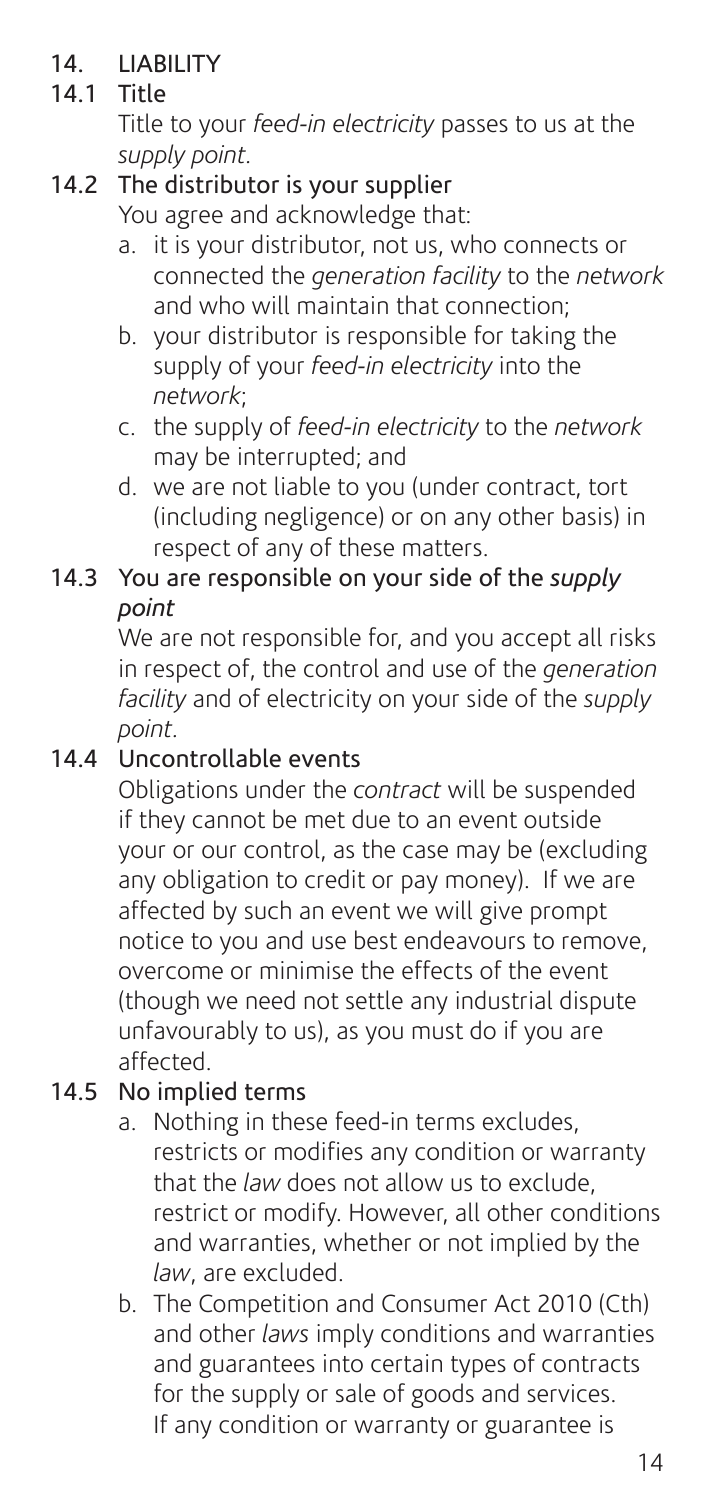implied into the *contract* under those *laws*, then our liability (if any) for breach of that condition or warranty or guarantee in connection with any goods or services we supply under the *contract* is limited, as far as the *law* allows and at our option, to resupplying the goods or services (or paying for their resupply).

# 14.6 Indemnity

To the extent the *law* allows, you indemnify us against (and therefore must pay us for) loss or damage arising in connection with any failure by you to comply with any of your obligations under the *contract,* the control and use of the *generation facility* and any electricity on your side of the *supply point*, whether or not the *contract* has ended. You will not have to do this where the loss or damage is the result of the negligence of us, your distributor or a *meter reader*.

#### 14.7 Non-exclusion

Nothing in the *contract* varies or excludes any limitation of liability or immunity we have under the *law*.

# 15. *GST*

#### 15.1 Application

This paragraph 15 applies only if:

- a. in the *contract sheet* you have represented to us that you will supply your *feed-in electricity* to us in the course or furtherance of an enterprise that you carry on and that you are registered or required to be registered for *GST*; and
- b. the supply of your *feed-in electricity* to us is a taxable supply.

#### 15.2 *GST*

Any amount we owe you under paragraph 4.1 or 4.2(a) excludes any *GST* payable on the supply of your *feed-in electricity* to us. In addition to crediting or paying to you that amount, we must also credit or pay to you a further amount equal to any *GST* payable on the supply. We must credit or pay that further amount to you as and when we credit or pay to you the amount owed under paragraph 4.1 or 4.2(a), except we need not do so unless we have been able to create, or have received from you, a tax invoice for the supply.

#### 15.3 Tax invoicing

a. You agree that, if we are able to, we will (and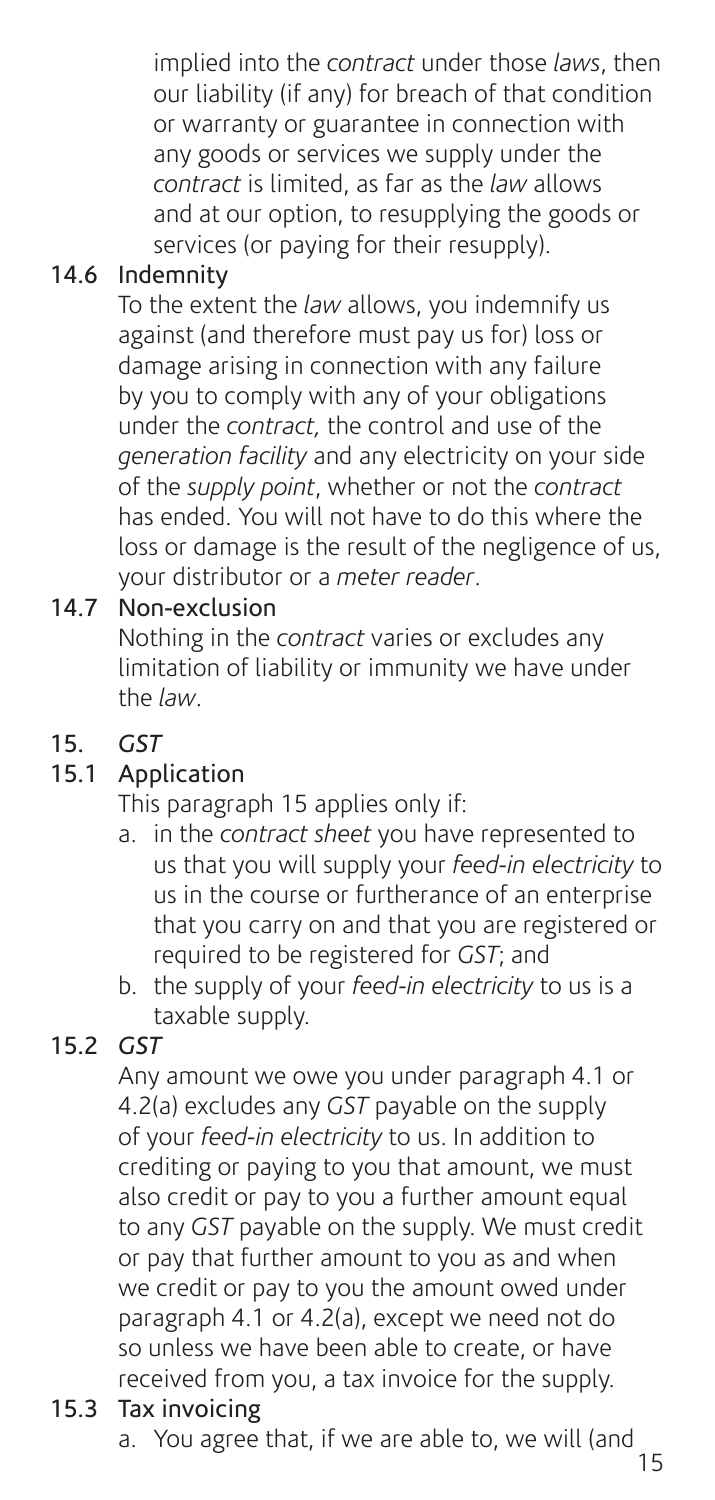you will not) issue tax invoices in respect of the supply of your *feed-in electricity* to us. We are registered for *GST* and will notify you if we cease to be. We will combine tax invoices with your *electricity bills* and include your ABN on them.

 b. If we are unable to issue tax invoices, you will. You must do so within 5 *business days* of a request from us.

### 15.4 Definitions

Words defined in the A New Tax System (Goods and Services Tax) Act 1999 (Cth) have the same meaning in this paragraph 15.

#### 16. OTHER MATTERS

#### 16.1 Notices

Unless otherwise stated, all notices must be in writing. Notices can be given personally, by fax, by post or by e-mail, to an address or number set out in the *contract sheet.* If a notice is sent by post, it will be considered to have been received 3 *business days* after posting, unless in fact it is received earlier. Any changes to notice details must themselves be notified in writing.

#### 16.2 Governing law

Victorian *laws* govern the *contract.*

#### 16.3 Published replacement feed-in terms

If we publish replacement feed-in terms in accordance with the *Act* or as a result of future amendments to the *Act* then those replacement feed-in terms apply under the *contract* in place of these feed-in terms with effect from when the replacement feed-in terms take effect under the *Act*.

#### 16.4 Otherwise varying the *contract*

Subject to paragraph 16.3, you must give your explicit informed consent and we must agree any variation to the *contract* with you in writing.

#### 16.5 Transferring the *contract*

You cannot transfer the *contract* to another person without our prior written consent. We will need your prior written consent to any transfer too, except that we may transfer the *contract* to another person together with any transfer of all or substantially all of our Victorian residential or small business customer retail sales business (in which case you appoint us to be your attorney to sign any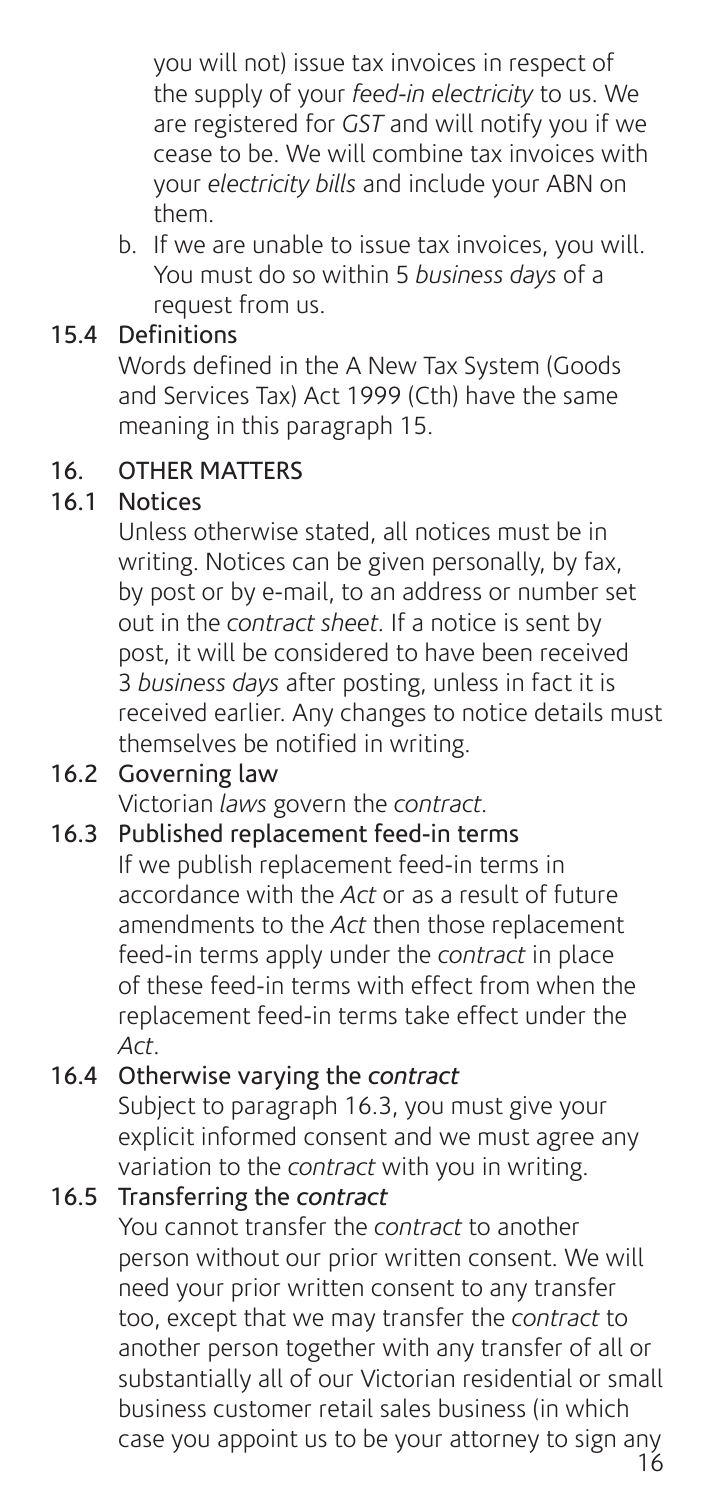document or do anything necessary to effect the transfer of the *contract*).

#### 16.6 Definitions

In these feed-in terms: *Act* means the Electricity Industry Act 2000 (Vic);

*business day* means a day other than a Saturday, a Sunday or a gazetted public holiday in Victoria;

*charges* means *energy charges* and any other charges payable to us by you under the *sale contract*;

*contract* means the contract you have entered into with us for the purchase by us of your *feed-in electricity* as first mentioned in these feed-in terms in paragraph 1.1;

*contract sheet* means either our offer to purchase your *feed-in electricity* signed by you or, if you verbally accepted our offer or accepted online, the confirmation of acceptance we subsequently provide to you;

*electricity bill* means a bill we send you under the *sale contract*;

*energy charges* means the charges for the electricity we sell you;

#### *feed-in electricity* means:

- a. *TFiT scheme electricity* and, in respect of you in particular if your *generation facility* is a *TFiT scheme generating facility,* means such *TFiT scheme electricity* generated by the *generation facility* and not used by you; or
- b. *qualifying solar energy generation electricity* and, in respect of you in particular if your *generation facility* is a *qualifying solar energy generating facility*, means such *qualifying solar energy generation electricity* generated by the *generation facility* and not used by you; or
- c. *small renewable energy generation electricity* and, in respect of you in particular if your *generation facility* is a *small renewable energy generating facility*, means such *small renewable energy generation electricity* supplied by you from the *generation facility* and not used by you;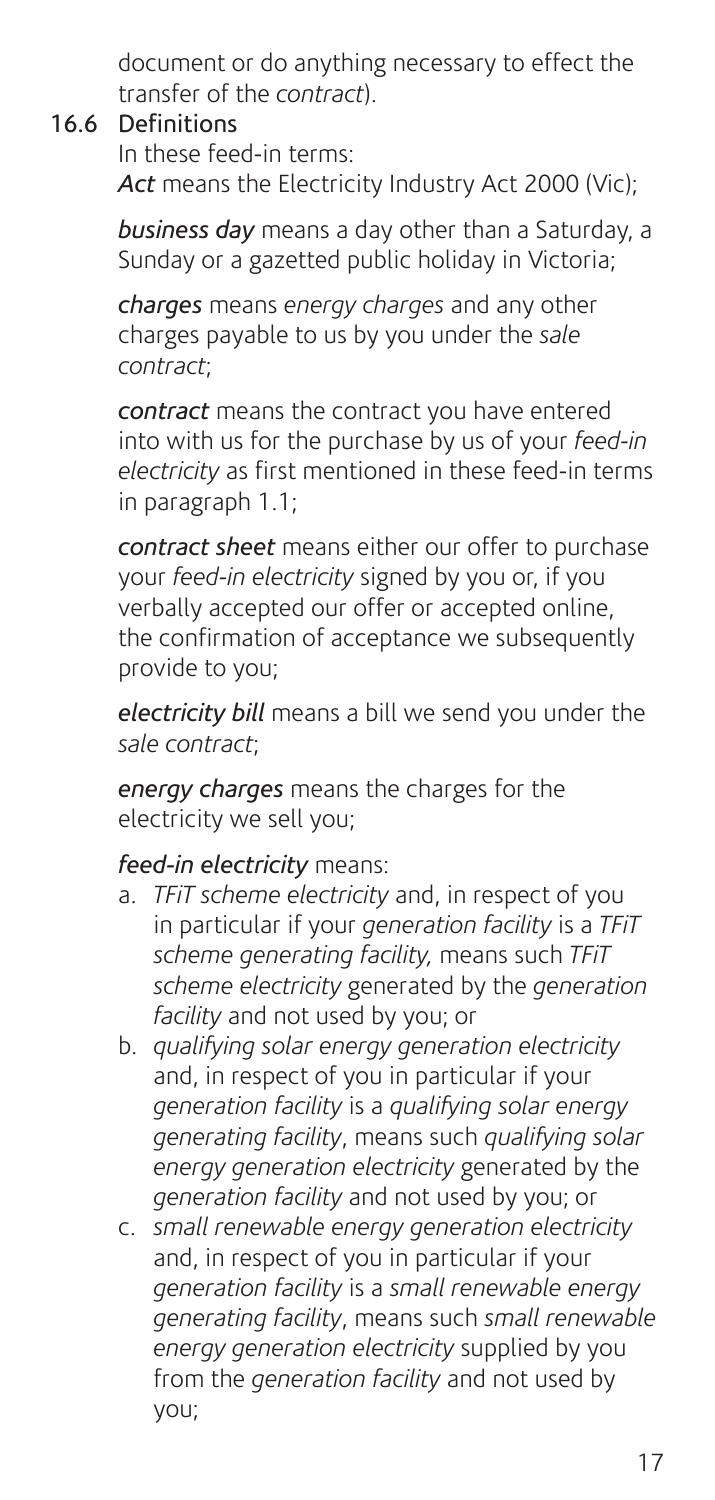*force majeure breach* means a breach by you which you would commit arising only through an event outside your reasonable control.

*general renewable energy feed-in contract*  means a contract under which we purchase *small renewable energy generation electricity*;

*generation facility* means the facility for generating electricity identified in the *contract sheet*;

*GST* has meaning given in the A New Tax System (Goods and Services Tax) Act 1999 (Cth);

*law* means any law or regulatory or administrative document relating to the sale or supply of electricity or the purchase of *feed-in electricity*;

*market and system operator* means a body that administers the market for wholesale trading in electricity in Victoria;

*meter reader* means a person authorised to read your meter;

*network* means the distribution system servicing the *premises*;

*Ombudsman* means a relevant body responsible for handling our customers' complaints in Victoria;

*premises* means the premises stated in the *contract sheet* and, if there is more than one such premises, all of them together and each of them separately (as the context requires);

*premium solar feed-in contract* means a contract under which we purchase *qualifying solar energy generation electricity*;

*REC* means a renewable energy certificate under the Renewable Energy (Electricity) Act 2000 (Cth);

*sale contract* has meaning given in paragraph  $1.3(a)$ 

*supply point* means the point at which the *generation facility* and associated equipment connects to the *network* and includes your meter; and

*TFiT solar feed-in contract* means a contract under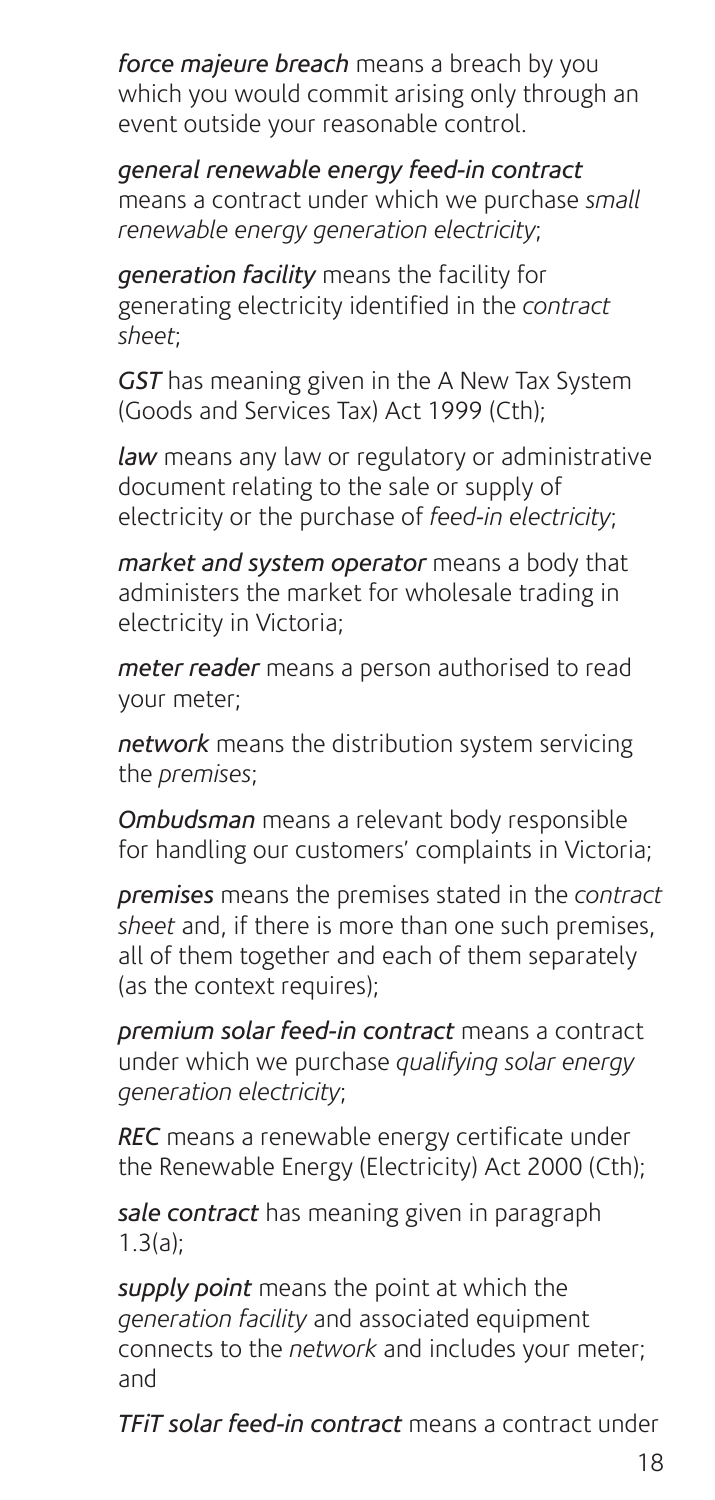which we purchase *TFiT scheme electricity*.

#### 16.7 Interpretation

In these feed-in terms:

- a. *we, us* or *our* refers to Simply Energy ABN 67 269 241 237 or it refers to Simply Energy and you (as the context requires);
- b. *you* or *your* refers to the person or persons named in the *contract sheet* as customer and, if more than one person is named, refers to each of you separately and all of you jointly;
- c. a reference to:
	- 1. the singular includes the plural and vice versa;
	- 2. a document includes any variation or replacement of it;
	- 3. costs we incur include our internal costs;
- d. the words including, includes, such as or for example are not words of limitation; and
- e. headings are for convenience only and do not affect interpretation.

#### 16.8 Inconsistencies

If these feed-in terms are different to or inconsistent with the *contract sheet*, the latter prevails.